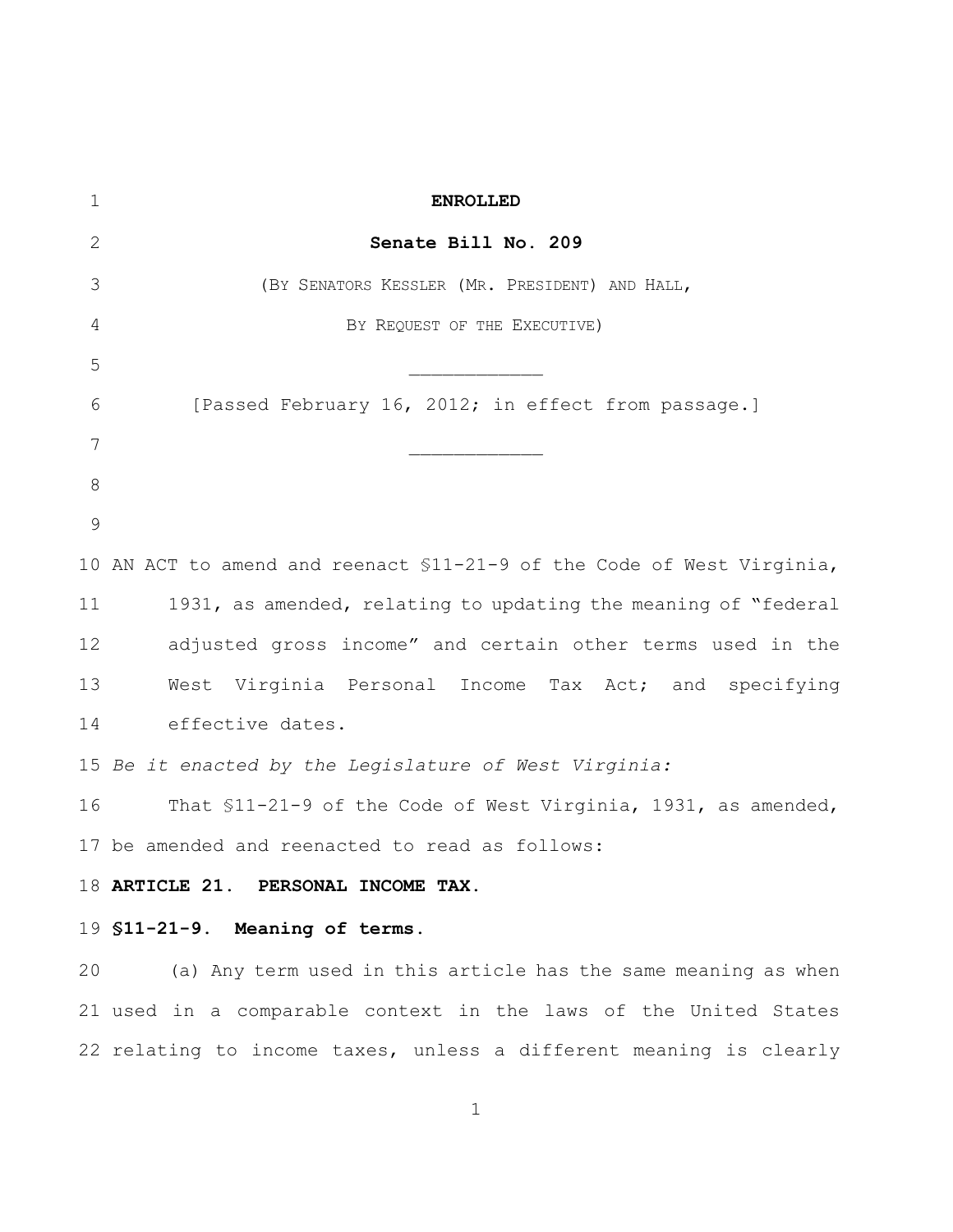required. Any reference in this article to the laws of the United States means the provisions of the Internal Revenue Code of 1986, as amended, and any other provisions of the laws of the United States that relate to the determination of income for federal income tax purposes. All amendments made to the laws of the United States after December 31, 2010, but prior to January 1, 2012, shall be given effect in determining the taxes imposed by this article to the same extent those changes are allowed for federal income tax purposes, whether the changes are retroactive or prospective, but no amendment to the laws of the United States made on or after January 1, 2012, shall be given any effect.

 (b) *Medical savings accounts*. -- The term "taxable trust" does not include a medical savings account established pursuant to section twenty, article fifteen, chapter thirty-three of this code or section fifteen, article sixteen of said chapter. Employer contributions to a medical savings account established pursuant to said sections are not wages for purposes of withholding under section seventy-one of this article.

 (c) *Surtax*. -- The term "surtax" means the twenty percent additional tax imposed on taxable withdrawals from a medical savings account under section twenty, article fifteen, chapter thirty-three of this code and the twenty percent additional tax